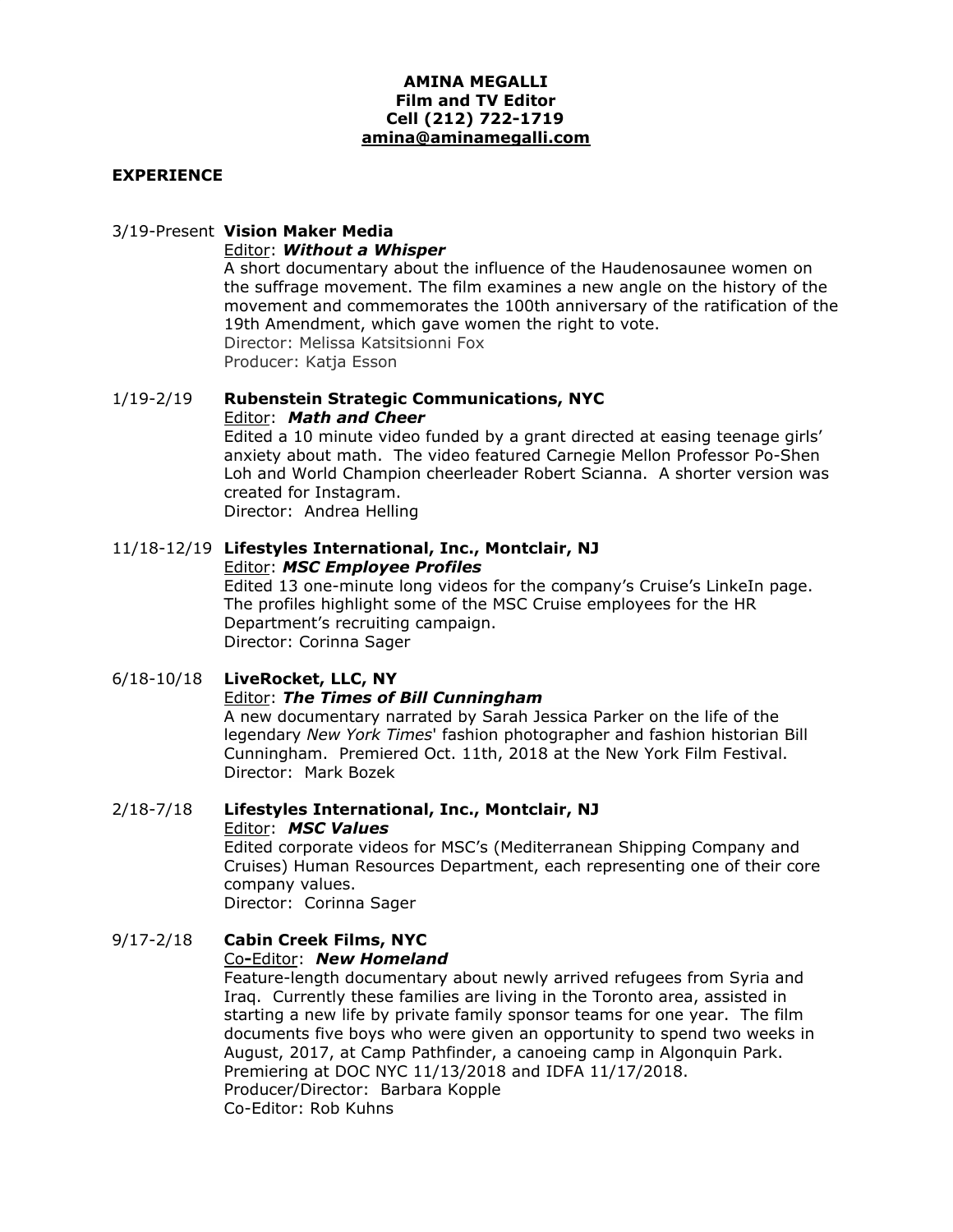### 11/16-6/17 **Out and About Women, NYC**

### Editor and Co-Writer: *Speak Your Truth*

Feature-length documentary. The film focuses on women who were married to men and discovered they had feelings for women. The women changed their lives, got divorced, and are now navigating the world of dating women, or are in a committed relationship with a woman. Producer/Director: Kris Erickson

### 11/15-11/16 **Goldcrest Films, NYC / National Geographic**

Additional Editor: *Hell on Earth: The Fall of Syria, the Rise of ISIS.* Two-hour documentary special. Sebastian Junger examines the failed state of Syria through the lens of his own experience. Within the context of Junger's lifework, there is much to be revealed about Syria and the business of the Islamic State. I was one of five editors who sifted through close to 1,000 hours of footage including 91 interviews shot worldwide in Syria, Iraq, Jordan, Turkey, Bulgaria, Greece, France, and Germany. I also translated some of the Syrian Arabic footage. I set up a database for all the archival footage, and helped set up an Adobe Premiere workflow to turn translated transcriptions into subtitles. Premiered 4/26/2017 at Tribeca Film Festival and 6/11/2017 on the National Geographic Channel.

Producer/Director: Nick Quested and Sebastian Junger

### 7/15 **PBS NewsHour, NYC**

Editor: *Foreign Fighters.* Why some Americans are volunteering to fight the Islamic State in Iraq and Syria. Aired nationwide July 21 $<sub>*</sub>$  on PBS.</sub> Producer and Special Correspondent**:** Marcia Biggs

### 6/15 **Seftel Productions, NYC**

Additional Editing: I helped with the Arabic translation accuracy and assembled Arabic interviews for a brand video about King Fahd University of Petroleum and Minerals.

Producers: Josh Seftel and Thomas Miller

### 10/14-6/15 **MultiMedia Video, Metuchen, NJ**

Editor: Corporate and non-profit short videos for clients including Ingredion, the All Stars Project, NYU School of Medicine, and The Geraldine R. Dodge Poetry Festival. Producer/Director: Jeff Wertz

### 8/14-10/14 **Fork Films, NYC**

Additional Editing: *The Trials of Spring:* Hend Nafea, 24, is arrested and tortured for demonstrating peacefully in Cairo's Tahrir Square. Her pursuit of justice reflects post-revolution Egypt at an uncertain crossroads. Premiered June 12<sup>th</sup>, 2015 at the Human Rights Watch Film Festival. Editor: Jenny Golden Director: Gini Reticker. Producer: Beth Levison

### 1/14-8/14 **The Foundation for Human Rights, Democracy, and Development, Stanford, CA**

Editor**:** *Life Under Siege:* Feature length documentary about a US-Palestinian family divided by the siege on the Gaza strip, and reunited under the cloak of the Arab Spring. The film is about a professor at Stanford University, Miriam Abu Sharkh, who travels to Gaza, to investigate the smuggling tunnels, and her relationship with her father. Director: Miriam Abu Sharkh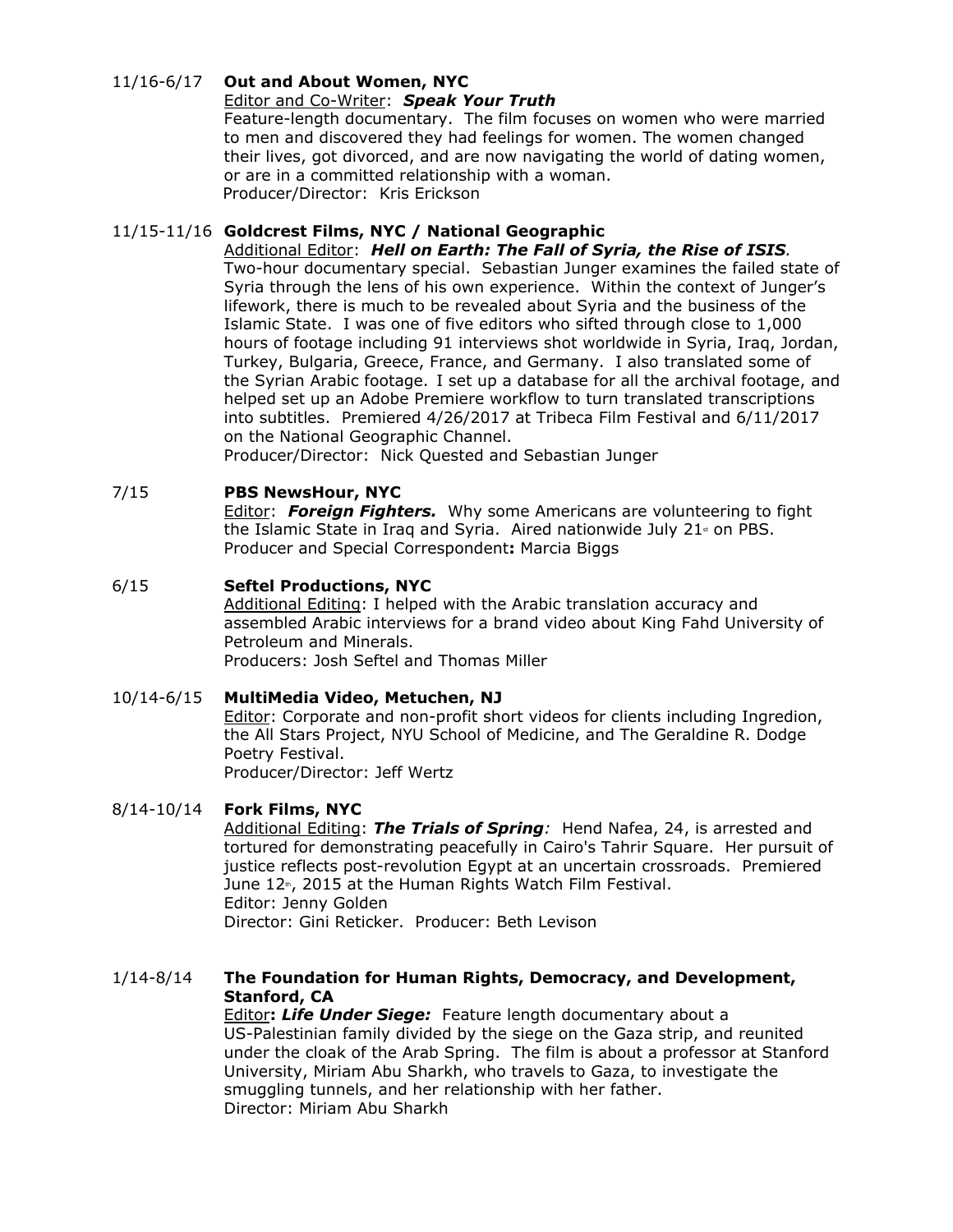# 6/13-8/13 **Human Rights Watch, NYC**

Editor: *Lebanon: Sectarian Attacks in Tripoli:* Sectarian tensions between the Alawite Jabal Mohsen neighborhood and surrounding Sunni neighborhoods have led to increasing targeted attacks against Alawites in the northern [Lebanese](http://www.hrw.org/middle-eastn-africa/lebanon) city of Tripoli. The Lebanese authorities' response has remained weak even as the conflict in Syria has seriously aggravated tensions there.

Producer: Veronica Matushaj

Editor: **The Case Against Hissene Habre:** The arrest is the culmination of a nearly 15-year quest by Chadian accusers and an international legal team led by a quietly obsessive American [human](http://www.theguardian.com/law/human-rights) rights lawyer, Reed Brody. Producer: Elena Testi

### 5/12-6/13 **Yahoo! Studios, NYC**

Editor: *Yahoo! Finance - Financially Fit*: A weekly show on the Yahoo! Finance page.

Editor: *Yahoo! Viewfinder* - Hymn Lining: High profile documentary Editor: *Yahoo! News* - **The Upbeat**. Original video series. "Purple Heart Homes", "A Soccer Ball That is Lighting the World", "Fighting Gun Violence with Style", "How One Dad Inspires Teenagers to Make 33,000 Burritos for the Homeless" and "Floating Doctors: How a trip to Africa changed one doctor forever." Producers: Deborah Grau and Gabriel Noble

12/11-1/12 Editor: *Rafea: Solar Mama,* **NYC** A documentary that depicts the trials and tribulations faced by Rafea, an illiterate Jordanian Bedouin as she follows her aspirations of lighting up her village by harnessing the power of solar energy by enrolling in the Barefoot College solar program in India. Directors: Mona Eldaief and Jehane Noujaim

### 9/10-5/12 **MultiMedia Video, Metuchen, NJ**

Editor: Corporate and non-profit video production and post-production. Long and short form broadcast and non-broadcast projects. I worked regularly with advertising agencies, pharmaceutical companies, TV networks, and academic institutions. Producer/Director: Jeff Wertz

### 6/07-7/08 **ABC News, NYC**

Editor: *Hopkins:* Seven-part verite series on John Hopkins Medicine. More than 100 Johns Hopkins faculty, residents, nurses, patients and family members were documented in 1500 hours of footage. Producer: Terry Wrong

# 3/06-5/06 **Court TV, NYC**

Editor: *The Investigators: Pattern of Deception*. A one-hour compelling, true story about America and law enforcement. The murder of Sharon Marshall and the mystery surrounding her identity. Producer: Beth B.

#### 8/03-11/05 **New Screen Concepts, Stamford, CT** Editor: *Arnold's All-Stars After School Training Program:.* A half hour training video on after school programs based on Arnold Schwarzenegger's pilot, Arnold's All-Stars. Producer: Hank O'Karma Editor: *California Youth Authoriy:* A collection of video modules to be played during group training sessions on parenting. Producer: Hank O'Karma Editor: *I am Your Child:* A half hour video on preschool education.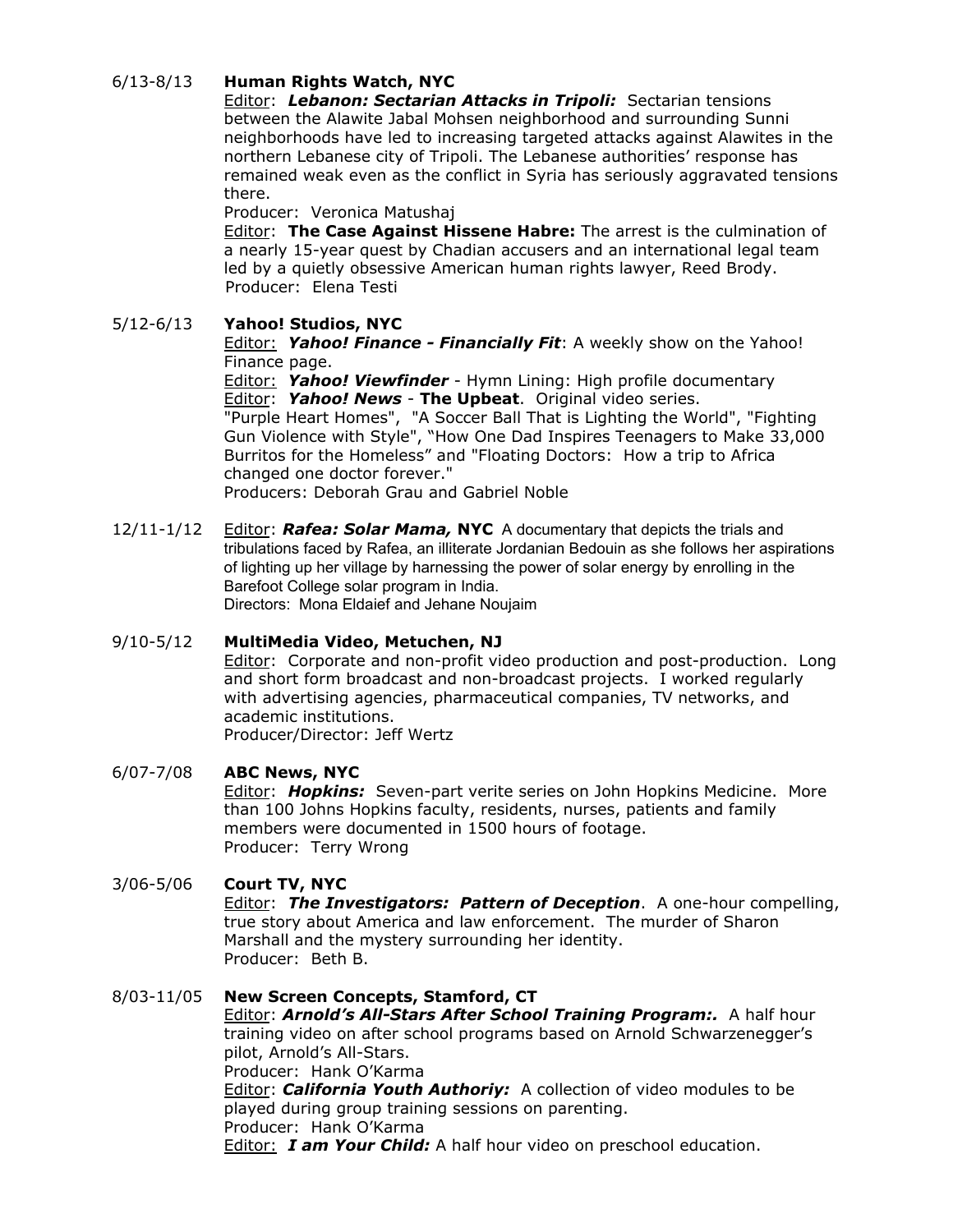Producer: Hank O'Karma Editor: *Extreme Makeover:* Edited segment of two one-hour special episodes of the ABC reality show. Producers: Hank O'Karma and Lou Gorfain

- 2/03-5/03 **The New York Times/Granada Media, NYC** Editor: Edited a one-hour episode for The Learning Channel. *Crime Scenes Uncovered: "Voices of the Dead",* Miami's Crime Scene Investigation Unit. Series Producer: John Kim, Producer: Beth B.
- 7/02-12/02 **The New York Times/Granada Media, NYC** Editor: *World Birthday II*. Sequel to World Birthday listed below (06/01). Edited Russia, Afghanistan, Northern Ireland, and Japan. Aired worldwide on Mother's Day 2003. Producer/Writer: Richard O'Regan. Producer: Molly Fowler.
- 11/01-6/02 **New Screen Concepts, Stamford, CT / ABC Network** Editor: *Houston Medical*: One-hour weekly reality television series shot in a hospital. The focus of the series is on the characters that work there and their lives outside of the hospital. Aired nationwide Summer 2002. Producer/Director: Lou Gorfain, Chuck Bangert.
- 6/01-11/01 **The New York Times/Granada Media, NYC** Editor: *World Birthday*. Two-hour documentary for The Learning Channel. Nine teams of videojournalists witnessed and recorded 12 births in nine countries on one day. Shot DV and acted as liaison/interpreter while in Cairo, Egypt. Edited the Egypt, UK, Germany, China, and India segments. Aired worldwide on January  $1*$  2002 in 20 languages. Producer/Writer: Richard O'Regan. Producer: Molly Fowler.

11/00-6/01 **New Screen Concepts, Stamford, CT** Editor: *I am Your Child*: Half-hour video and television show on prenatal care. Producer: Hank O'Karma

*Love and War*: A one-hour pilot for a weekly TV show for the Fox Network. Producer/Director: Lou Gorfain, Chuck Bangert.

10/00-11/00 **Carol Jenkins & Co. / The Food Network, NYC** Editor: *The Taste of Harlem*: One-hour special on Harlem, highlighting some of its restaurants and venues. Premiered 2/25/01 Producer: Lonnie Reed

11/99-9/00 **New Screen Concepts, Stamford, CT** Editor: Staff editor for TV series, videos, and various promos. *Brazelton On Parenting*: 25 weekly half-hour episodes arranged in weekly themes. Aired on Fox Family. *I am Your Child*: One-hour instructional video on Health and Nutrition, English and Spanish versions. A series of videos for nationwide distribution, funded by Rob Reiner. Producer: Hank O'Karma

1/99 - 9/99 **NYT Television, NYC** Editor: Edited two one-hour episodes for The Learning Channel. *Police Force: "Highland Homicide"* on SF's Homicide Detail and *"Day Watch"* on SF's Narcotics Division. Producer: Neil Cohen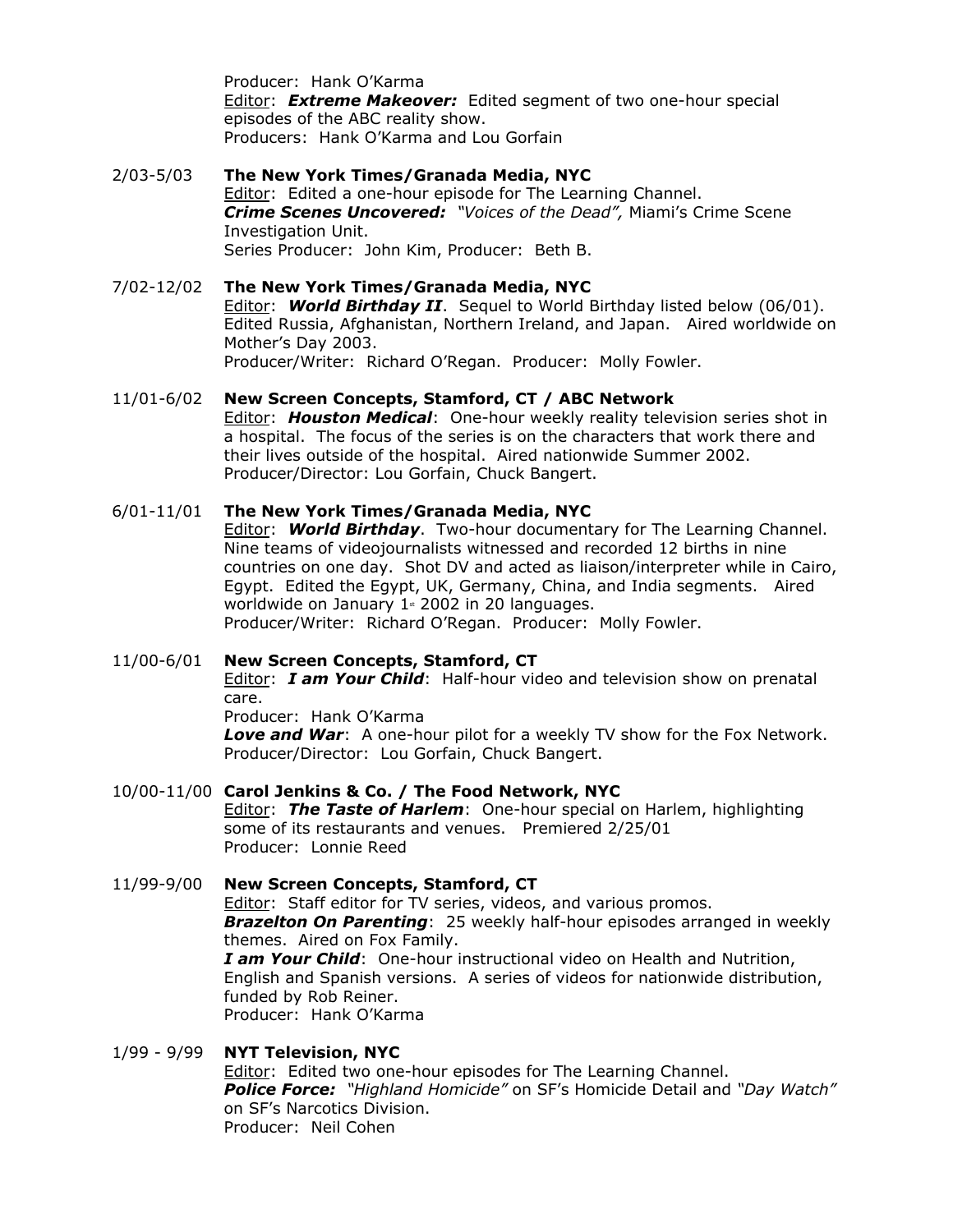### 1/98 - 10/98 **CBS Eye on People, NYC**

Editor: Packaged 52 half hour episodes of "Travels with Harry", creating billboards, teases, updates, and mini essays. Video, audio, 3D effects onlined on AVID.

*Travels with Harry:* Half-hour nightly travel show. Aired on the Eye on People Network.

Producer: Jonathan Lief

### 10/97-11/97 **Artemis Productions, Cranford, NJ**

Assistant Editor: Meticulous logging and digitizing of 60 hours of B-roll and interview footage.

*Fresco*: A 60 minute documentary on the making of the largest modern fresco on the seven virtues by the artist Marc Balma in Minneapolis. Editor: Donna Marino, Producer: Deborah Boldt

### 9/97-10/97 **Art Kaleidoscope, NYC** Associate Editor: Organized 72 hours of footage and created rough cuts. *Chuck Close: A Work in Progress:* A 90 minute documentary on the artist. Producer: Marion Cajori

### 4/97-9/97 **CBS Eye on People, NYC**

Associate Producer/Editor: Repackaged 90 hours of "60 Minutes" episodes, creating new teases, updates, and credit sequences. Video, audio and 3D effects onlined on the AVID.

*60 Minutes More:* Classic "60 Minutes" episodes arranged in nightly themes with updates on what has happened since they first aired. Producer: Gail Eisen

### 12/96 **Naked Eye Productions, NYC**

Assistant Editor: AVID online, post audio, and mix prep and supervision. Extensive eye and ear matching, selection of ambience and sound effects. *Girls Like Us:* A 60-minute documentary on teenage girls and sexuality. Won Jury Award at Sundance 1/97. Editor: Jane Wagner

### 8/96-11/96 **HBO, NYC**

Production Coordinator: Extensive work with animation, graphics, and celebrityvoice-over recording session coordination. *How Do You Spell God?:* HBO children's holiday special about children's spiritual life -- their beliefs, hopes and questions. Premiered 12/22/96 Producers: Amy Schatz and Ellen Goosenberg Kent

### 7/96 **David Grubin Productions, NYC**

Assistant Sound Editor: AVID technical support and sound editing. *Bill T. Jones: Still/Here With Bill Moyers***:** A 60 minute documentary on the choreographer Bill T. Jones, and his development of a dance called Still/Here, which is based on the experiences of his workshops' participants, all of whom have terminal illnesses. Premiered Winter '97. Editor: Geof Bartz

### 6/96 **Elena Mannes Productions, NYC**

Assistant Sound Editor: AVID technical support and sound editing. *The Train That Built A City*: A 60 minute documentary on the history of the New York City subway. Premiered 2/97. Editor: Donna Marino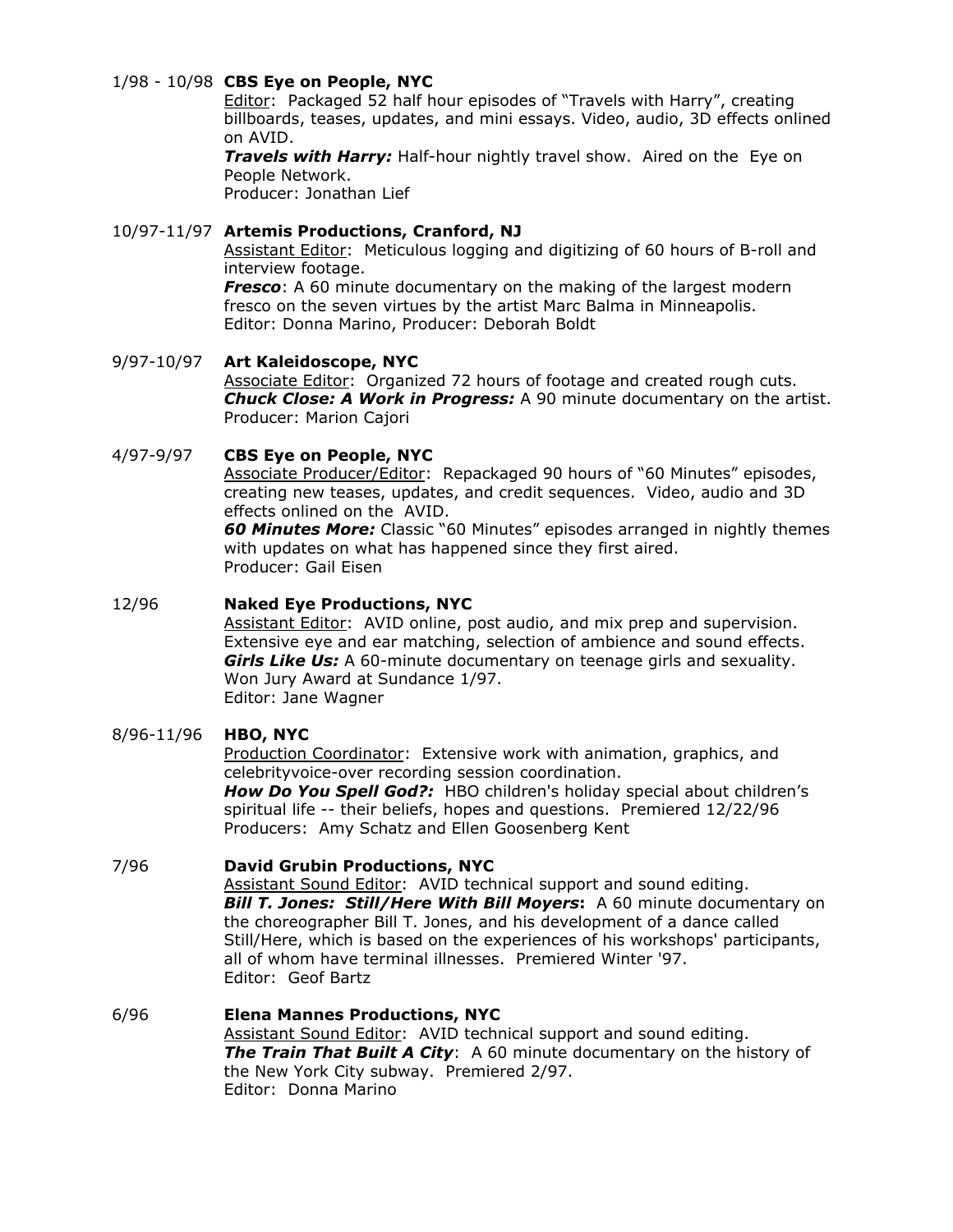### 3/96-6/96 **David Grubin Productions, NYC**

Assistant Editor: Assisted the final editing and online, including re-digitizing audio for AudioVision and AudioFile sessions, sound editing, and post-production coordination.

*TR, The Story of Theodore Roosevelt:* A 4-part series on Theodore Roosevelt for the AMERICAN EXPERIENCE history series, WGBH. Aired 10/6/96.

Editors: Geof Bartz and Howard Sharp

#### 8/95-3/96 **Public Affairs Television, Inc., NYC** Assistant Editor: Provided creative and technical support for four editors, including logging, digitizing, managing media drives, daily computer script updates, assemblies, eye-matching, sound editing, and preparing for online edit sessions.

*The Wisdom of Faith With Huston Smith:* A 5-part series on Theologist, Huston Smith. Aired 3/96. Nominated for Emmy Award. Editor: Julie Parroni

*Bill Moyers GENESIS: A Living Conversation:* A 10-part series on the book of Genesis - Premiered 10/96.

Editors: Stephen Wechsler, Donna Marino, and Mona Davis

6/95-8/95 *BILL MOYERS: Solutions to Violence:* follow-up 5-part series on *What Can We Do About Violence* - Aired Fall '95. Editor: Stephen Wechsler

# 1/95-4/95 **Ofra Bikel Production, NYC / Frontline**

Assistant Editor: Assisted the editor and producer in all aspects of editing and post-production to prepare for final production, online and mix, for a three and one half-hour, two part documentary on repressed memories and sexual abuse.

*Divided Memories:* A production for Frontline - WGBH. Aired 4/95. Editor: Susan Fanshel

# 10/94-1/95 **Public Affairs Television, Inc., NYC**

Assistant Editor: Dubbed, logged and digitized material for a four hour, two part series on youth and violence. Aired 1/95.

*What Can We Do About Violence:* A Bill Moyers Special, a production for PBS.

Editors: Stephen Wechsler, Tim Squyres, Riva Freifeld, Andy Finkelstein, Jonathan Oppenheim, and Lewis Erskine

# 10/94-12/94 **Parallel Lines, Inc., NYC**

Assistant Editor: (D/VISION) Digitized and created rough assemblies for a documentary on school integration in Northern Ireland. *Leap of Faith;* screened at Sundance 1/96. Editor: Toby Shimin

### 6/93-10/94 **Tatge/Lasseur Productions / International Cultural Programming, NYC**

Office Manager / Production Coordinator / Production Assistant: Oversaw all aspects of research, pre and post production, tape duplication and trafficking of all projects including:

*Martha Graham: The Dancer Revealed:* A production for AMERICAN MASTERS, BBC, CAMERAS CONTINENTALES, and LA SEPT/ARTE. Aired 5/94.

*Tennessee Williams:* Orpheus of the American Stage: A production for AMERICAN MASTERS. Aired 12/94.